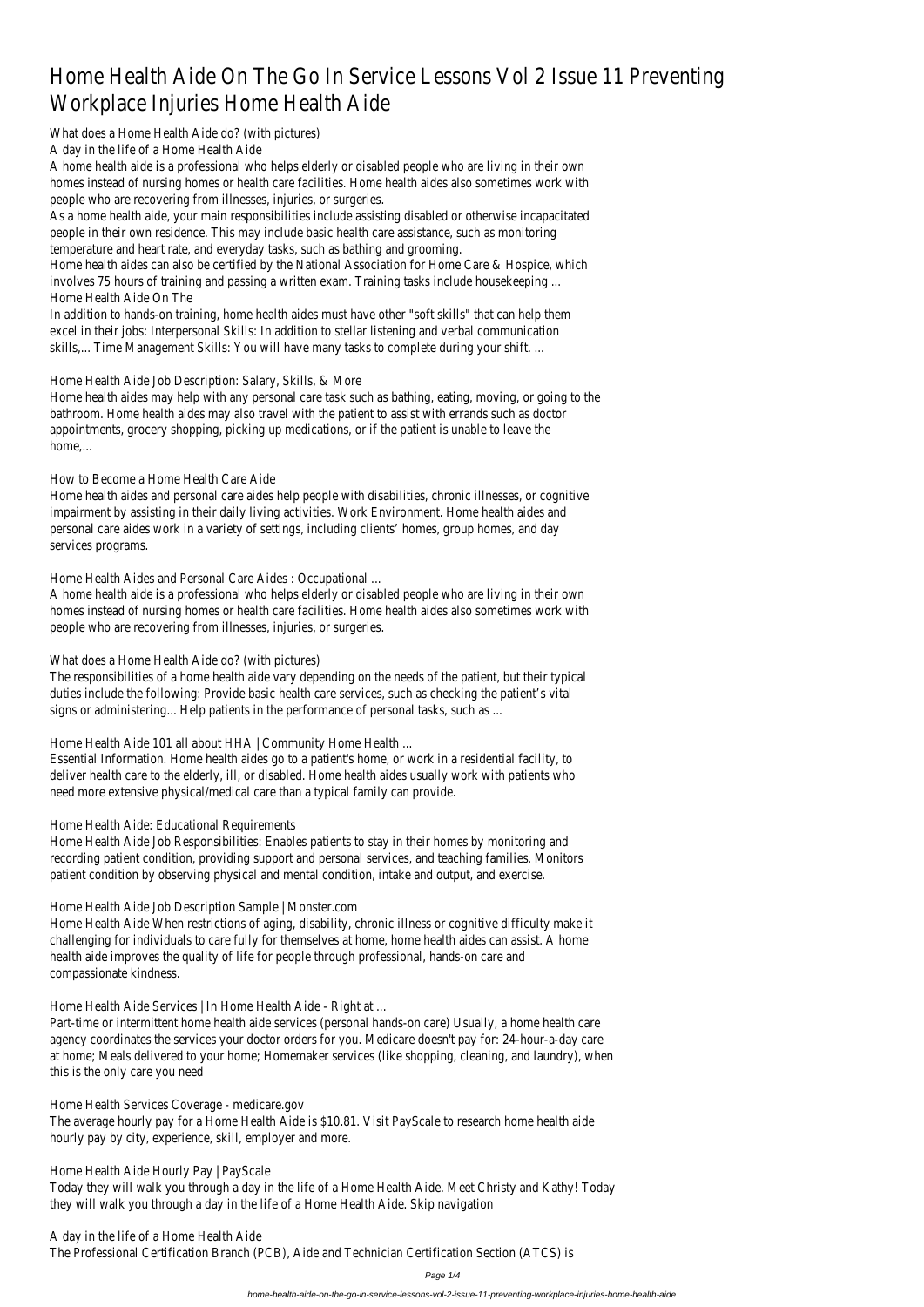primarily responsible for the certification of home health aides by ensuring applicants adhere to California Health and Safety Code, Section 1725 - 174

Home Health Aide - California Department of Public Health

Home Health Aide Responsibilities: Help patients with personal hygiene, dressing, bathing and ot daily tasks. Perform basic health care services for patients including checking vital signs administering prescription medication. Help with general light housekeeping.

Home health aides are a valuable part of any health care team. If you have a desire to make a position impact on the lives of the sick, disabled, and elderly, this could be a great position for you consider.

Home Health Aide | Training, Certification & Career In

As a home health aide, your main responsibilities include assisting disabled or otherwise incapacitations. people in their own residence. This may include basic health care assistance, such as monitor temperature and heart rate, and everyday tasks, such as bathing and groomi

What Are the Duties of a Home Health Aide

Home health aides can also be certified by the National Association for Home Care & Hospice, wl involves 75 hours of training and passing a written exam. Training tasks include housekeeping

Home Health Aide - Career Rankings, Salary, Reviews and

Home Health Aide Job Description - Betterteam

Compensation varies according to discipline, but the Bureau of Labor Statistics estimates that the 2 median hourly wage for home health aides was \$10.01 per hour with the median annual wage of \$20, There is a fair deal of variance in the compensation offered to Home health aides across diffe states.

Home care in the United States - Wikiped

Home Health Aide Training. Welcome to the most trusted online resource on Home Health *I* Training.Here, you will find everything that you need to know - state specific training requireme Home Health Aide training schools, potential employers, helpful tips and much mo

#### Home - Home Health Aide Online

A Homemaker or Home Health Aide is a trained person who can come to a Veteran's home and help Veteran take care of themselves and their daily activities. Homemakers and Home Health Aides are nurses, but they are supervised by a registered nurse who will help assess the Veteran's daily liv needs.

Home health aides may help with any personal care task such as bathing, eating, moving, or going to the bathroom. Home health aides may also travel with the patient to assist with errands such as doctor appointments, grocery shopping, picking up medications, or if the patient is unable to leave the home....

The Professional Certification Branch (PCB), Aide and Technician Certification Section (ATCS) is primarily responsible for the certification of home health aides by ensuring applicants adhere to the California Health and Safety Code, Section 1725 – 1742.

Today they will walk you through a day in the life of a Home Health Aide. Meet Christy and Kathy! Today they will walk you through a day in the life of a Home Health Aide. Skip navigation Home health aides are a valuable part of any health care team. If you have a desire to make a positive impact on the lives of the sick, disabled, and elderly, this could be a great position for you to consider. Compensation varies according to discipline, but the Bureau of Labor Statistics estimates that the 2012 median hourly wage for home health aides was \$10.01 per hour with the median annual wage of \$20,820. There is a fair deal of variance in the compensation offered to Home health aides across different states. **Home Health Aide Job Description Sample | Monster.com**

A Homemaker or Home Health Aide is a trained person who can come to a Veteran's home and help the Veteran take care of themselves and their daily activities. Homemakers and Home Health Aides are not nurses, but they are supervised by a registered

#### nurse who will help assess the Veteran's daily living needs.

#### **Home Health Aide Job Description - Betterteam**

In addition to hands-on training, home health aides must have other "soft skills" that can help them excel in their jobs: Interpersonal Skills: In addition to stellar listening and verbal communication skills,... Time Management Skills: You will have many tasks to complete during your shift...

#### **Home Health Aide On The**

*Home health aides and personal care aides help people with disabilities, chronic illnesses, or cognitive impairment by assisting in their daily living activities. Work Environment. Home health aides and personal care aides work in a variety of settings, including clients' homes, group homes, and day services programs.*

*Home Health Aide Job Description: Salary, Skills, & More*

Page 2/4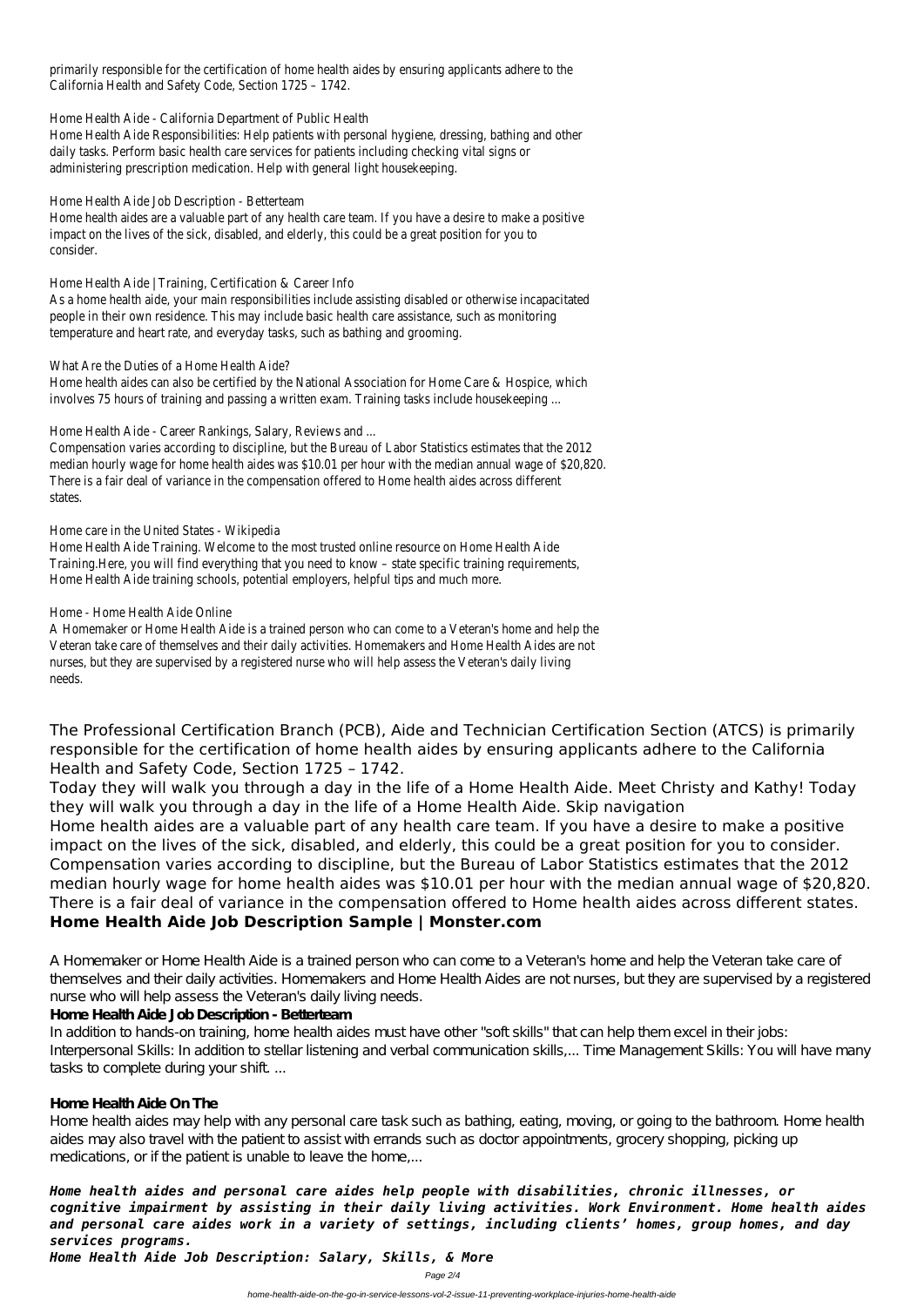*The responsibilities of a home health aide vary depending on the needs of the patient, but their typical duties include the following: Provide basic health care services, such as checking the patient's vital signs or administering... Help patients in the performance of personal tasks, such as ...*

*Essential Information. Home health aides go to a patient's home, or work in a residential facility, to deliver health care to the elderly, ill, or disabled. Home health aides usually work with patients who need more extensive physical/medical care than a typical family can provide. Home Health Aides and Personal Care Aides : Occupational ...*

*Home Health Aide Training. Welcome to the most trusted online resource on Home Health Aide Training.Here, you will find everything that you need to know – state specific training requirements, Home Health Aide training schools, potential employers, helpful tips and much more. Home Health Aide | Training, Certification & Career Info Home care in the United States - Wikipedia Home Health Services Coverage - medicare.gov How to Become a Home Health Care Aide*

*Home Health Aide 101 all about HHA | Community Home Health ...*

*The average hourly pay for a Home Health Aide is \$10.81. Visit PayScale to research home health aide hourly pay by city, experience, skill, employer and more.*

In addition to hands-on training, home health aides must have other "soft skills" that can help them excel in their jobs: Interpersonal Skills: In addition to stellar listening and verbal communication skills,... Time Management Skills: You will have many tasks to complete during your shift. ...

*Home Health Aide When restrictions of aging, disability, chronic illness or cognitive difficulty make it challenging for individuals to care fully for themselves at home, home health aides can assist. A home health aide improves the quality of life for people through professional, hands-on care and compassionate kindness. Home Health Aide: Educational Requirements*

*Part-time or intermittent home health aide services (personal hands-on care) Usually, a home health care agency coordinates the services your doctor orders for you. Medicare doesn't pay for: 24-hour-a-day care at home; Meals delivered to your home; Homemaker services (like shopping, cleaning, and laundry), when this is the only care you need*

**Home Health Aide - California Department of Public Health Home Health Aide Services | In Home Health Aide - Right at ...**

The responsibilities of a home health aide vary depending on the needs of the patient, but their typical duties include the following: Provide basic health care services, such as checking the patient's vital signs or administering... Help patients in the performance of personal tasks, such as ...

Home Health Aide Responsibilities: Help patients with personal hygiene, dressing, bathing and other daily tasks. Perform basic health care services for patients including checking vital signs or administering prescription medication. Help with general light housekeeping. **Home Health Aide - Career Rankings, Salary, Reviews and ...**

#### **Home - Home Health Aide Online**

**Home Health Aide Hourly Pay | PayScale**

**What Are the Duties of a Home Health Aide?**

**Home Health Aide Job Responsibilities: Enables patients to stay in their homes by monitoring and recording patient condition, providing support and personal services, and teaching families. Monitors patient condition by observing physical and mental condition, intake and output, and exercise.**

Home Health Aide On The

Home Health Aide Job Description: Salary, Skills, & More

Home health aides may help with any personal care task such as bathing, eating, moving, or going to the bathroom. Home health aides may also travel with the patient to assist with errands such as doctor appointments, grocery shopping, picking up medications, or if the patient is unable to leave the home,...

How to Become a Home Health Care Aide

Home health aides and personal care aides help people with disabilities, chronic illnesses, or cognitive impairment by assisting in their daily living activities. Work Environment. Home health aides and personal care aides work in a variety of settings, including clients' homes, group homes, and day services programs.

Home Health Aides and Personal Care Aides : Occupational ...

A home health aide is a professional who helps elderly or disabled people who are living in their own homes instead of nursing homes or health care facilities. Home health aides also sometimes work with people who are recovering from illnesses, injuries, or surgeries.

What does a Home Health Aide do? (with pictures)

Page 3/4

home-health-aide-on-the-go-in-service-lessons-vol-2-issue-11-preventing-workplace-injuries-home-health-aide